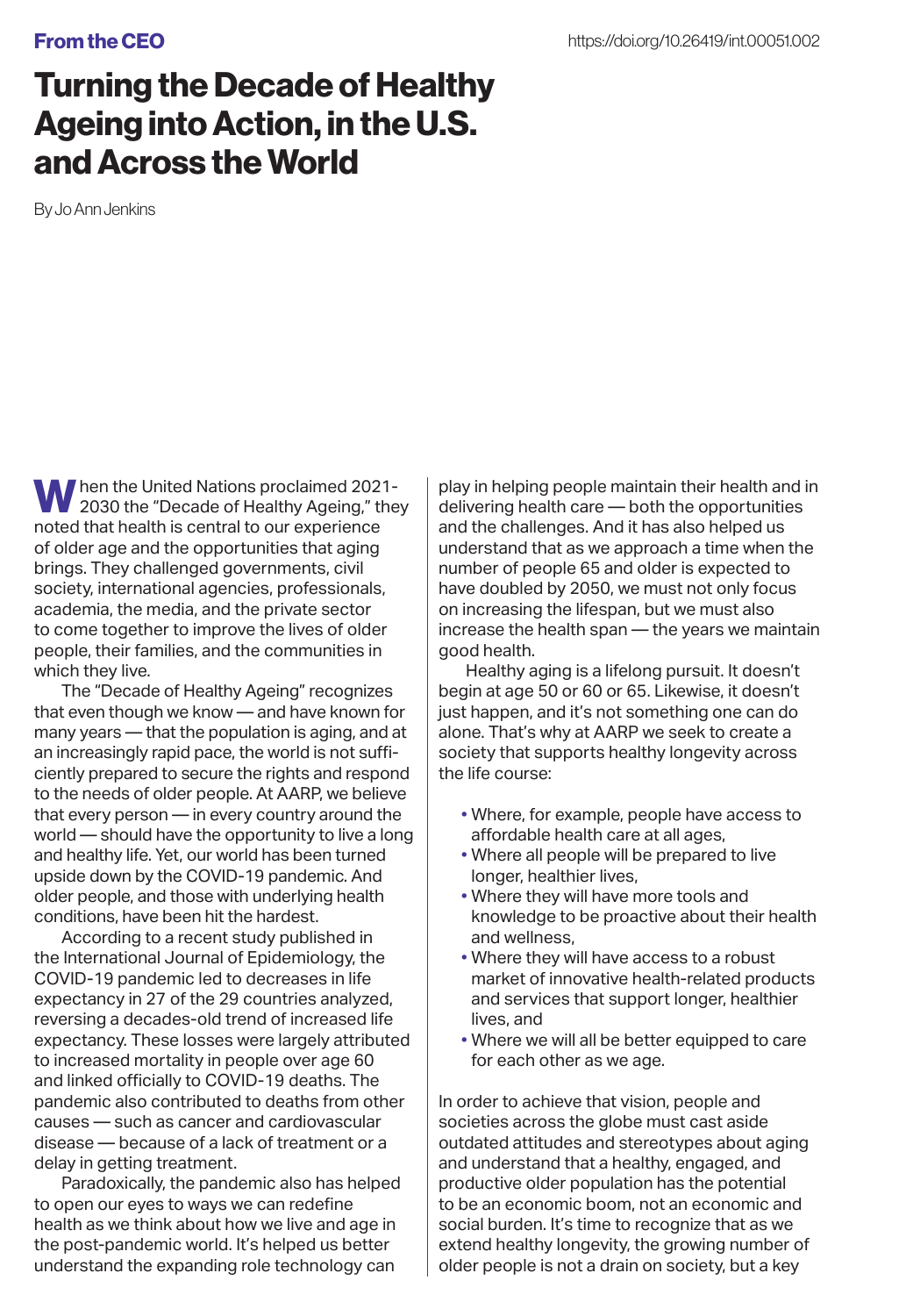driver of economic growth, innovation, and new value creation.

In 2017, AARP decided to see how well prepared some of the world's major economies are for the challenges and opportunities their societies face as they age. We teamed with FP Analytics to take an in-depth look at how 12 countries<sup>1</sup> are adapting their societies to an aging population. Together, these countries represent 61 percent of the global GDP and nearly half of the world's population of people ages 65 and older.

The resulting "Aging Readiness and Competitiveness Report" (the ARC Report)<sup>2</sup> identified creative programs to promote volunteerism and entrepreneurship, lifelong learning in finance and technology, support for caregivers, and intergenerational communities.

In 2018, we did a second ARC Report3 focused on 10 smaller economies around the world4 — all of which have fewer than 25 million people — that are leaders in responding to demographic change. While all these countries face formidable challenges as a result of their aging populations — especially those related to housing, mobility, isolation, finance, and health care — we found that many of them are also coming up with innovative and flexible solutions to address many of these issues.

We need to empower societies around the world to both embrace the opportunities of aging to the fullest extent possible and address the attendant challenges. Healthy longevity requires societies to focus more on physical and mental fitness rather than diminishment alone — on preventing disease and improving well-being rather than simply treating ailments. Further, as we empower societies, we also need to empower individuals to become active partners in ensuring their own health and well-being.

If we prepare now, we can extend healthy longevity and productivity. As people live longer, healthier lives, they can stay in the workforce longer, whether motivated by desire or need. They can continue contributing to their families, communities, and society. They can delay or reduce admissions to hospitals and other care facilities and enjoy active, independent, and fulfilling lives while enriching their environments in many ways.

Achieving healthy longevity requires decisive, multisector action. In the past century, major breakthroughs have saved millions of lives that previously would have been lost to infectious diseases. However, not all these gains have been shared equally. And, again, this has become abundantly clear during the pandemic. We need a comprehensive global effort to guide the implementation of evidence-based strategies to advance healthy longevity among all people. We all have a role and a moral responsibility for this, from the personal to the private and public.

We need to explore innovative approaches to improve longer lives in practical and equitable ways. Toward that end, we recently convened a global conference of international experts and stakeholders focused on "Redefining Health: New Approaches for How We Live and Age." The conference explored how we can advance a global vision for healthy aging as a central strategy to reinvent, create, and build more resilient societies so people can live longer, healthier, and more productive lives.

At that conference, we also released ARC 3.0. Developed by Economist Impact and AARP, this report takes a thematic approach focused on innovations that promote healthy aging across four key areas: ensuring access to healthcare services for all older adults, strengthening the availability of long-term care and support for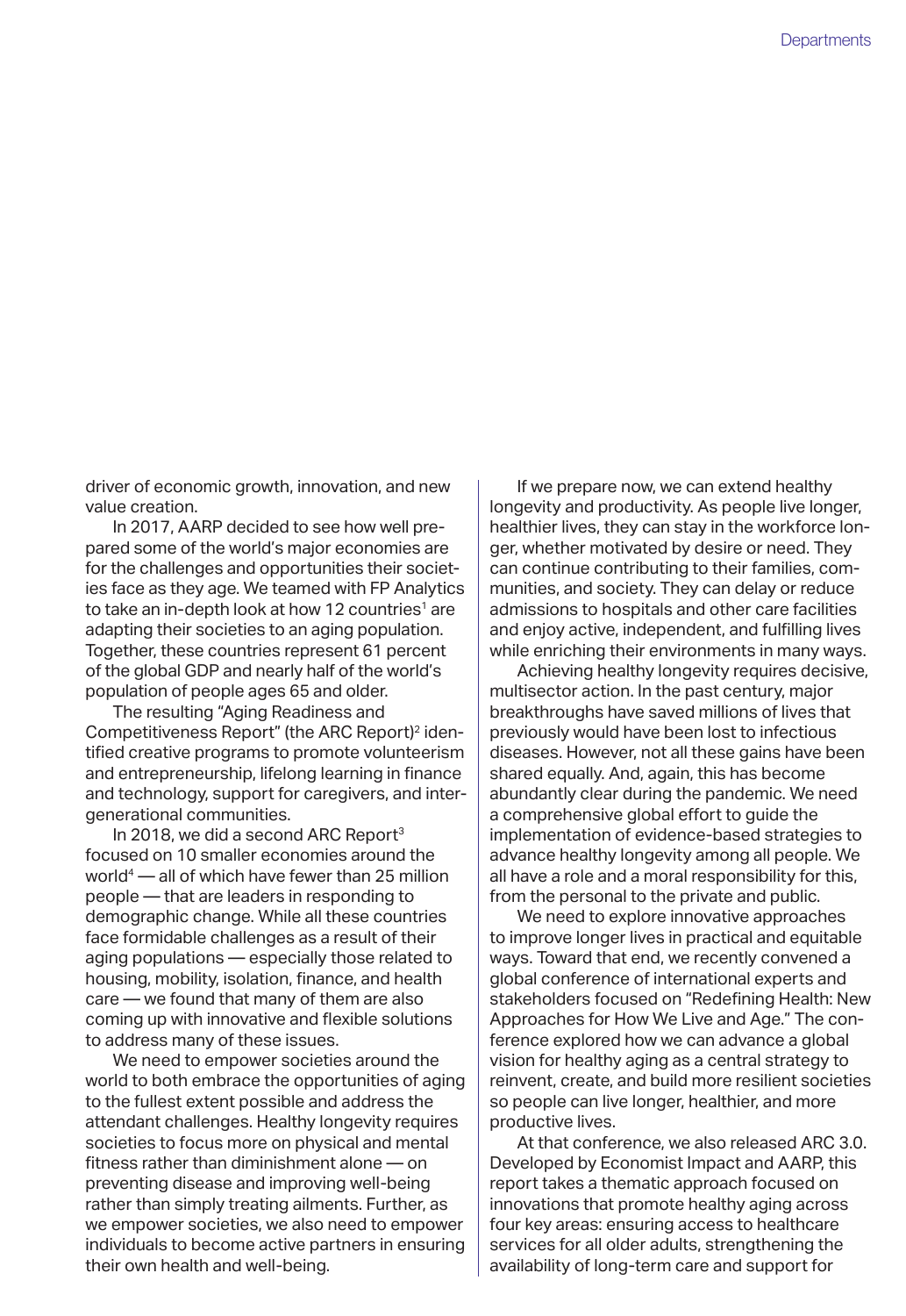As we all strive to put the pandemic behind us, we must also work to ensure that all people have access to the resources, services, and support that empower them to live a life of good health regardless of age, race, or income.

caregivers, supporting aging in place through community-centered care, and caring for older adults in crisis situations.

We also work with our international NGO partners to advocate for the UN's Sustainable Development Goals (SDGs) in 2030 and to co-chair the Stakeholder Group on Ageing with our partner, HelpAge International. And we are engaged in several initiatives to help achieve healthy longevity. Since 2019, we have collaborated with the U.S. National Academy of Medicine to launch The Global Roadmap for Healthy Longevity, an initiative to bring together thought leaders from the full range of fields that touch on aging, "to identify the necessary priorities and directions for improving health, productivity, and quality of life for older adults worldwide."

Healthy longevity is not just about maintaining physical health, it's also about mental health. We have launched several initiatives to help people maintain and improve their brain health as they age, such as our Staying Sharp digital platform that provides users with tools and information that helps them protect and strengthen their brain. Through the AARP Brain Health Fund, we have invested \$60 million in the Dementia Discovery Fund, which in turn invests in research and development to identify cutting-edge therapeutic approaches that could lead to effective treatments and ultimately a cure for Alzheimer's and other types of dementia.

We have also convened the Global Council on Brain Health to bring together scientists, doctors, scholars and policy experts around the world to debate the latest in brain health science to reach

consensus on what works and what doesn't and to translate critical scientific information on brain health into simple actions people can take every day to help stay sharp throughout their lives. And last year, we joined with Women Against Alzheimer's and Women's Alzheimer's Movement (founded by Maria Shriver) to release a landmark report, "The Role of Alzheimer's, Dementia and Caregiving on Women," which sets forth a strategy for improving women's brain-health research and policies over the next decade.

The key to helping people take advantage of generally longer and healthier lives in the coming years and decades is innovation. At AARP, we created AARP Innovation Labs to help shape the future of aging, promote healthy aging, support family caregivers, and help older Americans build financial resilience and combat social isolation. Our most recent innovation is the AgeTech Collaborative™. Through this platform, we're connecting leading AgeTech startups with investors, business services and industry experts and enterprises to address society's most pressing aging issues including caregiving, chronic illness management, social isolation, housing and more in order to generate big new ideas and send innovative new products into what is now an \$8 trillion economy.

Empowering innovators, and — just as crucially, establishing a medium where they can communicate with one another, and their consumers — is critical to ensuring that this inventive energy truly makes a difference in helping people live better as they age. We must all work together to harness the promises of